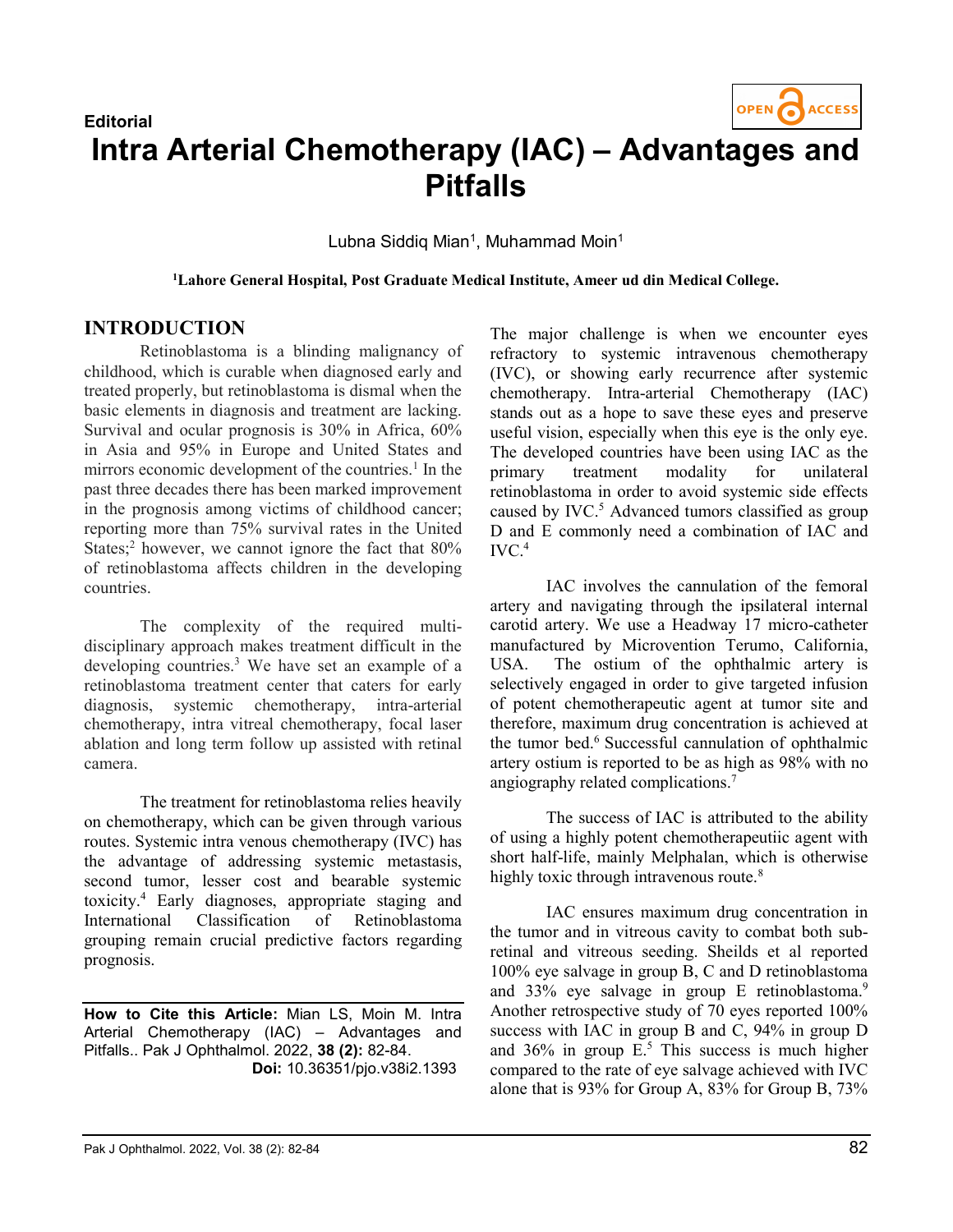for Group C, 40% for Group D, and 19% for Group E eyes.<sup>10</sup>

 IAC being a local therapy, the treatment of systemic metastasis remains a challenge when IAC is used as the sole primary treating modality. Yousef et al reported 2.1% metastatic deaths in a meta-analysis including 613 eyes.<sup>12</sup> However, Abramson et al published <1% metastatic deaths among 6 centers treating retinoblastoma with IAC, which seems to be very reassuring.<sup>12</sup>

In Pakistan, the limited number of trained interventional neuro-radiologists and flouroscopy suites form a significant limitation in offering IAC to victims of retinoblastoma. A developing country like Pakistan cannot ignore the burden of cost. At our center, Lahore General Hospital, only the disposable equipment costs about \$1,000 per session. Aziz et al estimated that 3 sessions of IAC require \$16,000. They also stated that enucleation is the cheapest treatment for retinoblastoma and IVC is relatively cheaper than  $IAC.<sup>13</sup>$ 

We would like to mention that IAC delivers potent chemotherapeutic drug directly to ocular vasculature, which carries risk of retinal and choroidal vascular occlusion and toxicity. Munier et al reported choroidal or retinal ischemia in  $3/13$  patients.<sup>14</sup> Sheilds et al reported choroidal vasculopathy or retinal arterial occlusion in 6/17 patients.<sup>9</sup> Muen et al also reported cranial nerve palsy, orbital edema and vitreous hemorrhage.<sup>15</sup> Dose adjustment according to patients age works as the best preventive factor according to what we observed in our practice. Gobin et al also support the role of age adjusted dose in preventing sight threatening complications.<sup>7</sup>

IAC is a promising treatment modality for retinoblastoma and it is an important option for refractory tumors. National support to IAC centers is the only hope to flourish IAC in the country in order to avoid enucleation and retinoblastoma related blindness.

## REFERENCES

1. Kivelä T. The epidemiological challenge of the most frequent eye cancer: retinoblastoma, an issue of birth and death. Br J Ophthalmol. 2009;93(9):1129-1131. doi: 10.1136/bjo.2008.150292

- 2. Ries LAG, Smith MA, Gurney JG. Cancer Incidence and Survival among Children and Adolescents: United States SEER Program 1975– 1995. National Cancer Institute, SEER Program; 1999. NIH Pub.No.99-4649.
- 3. Rodriguez-Galindo C, Wilson MW, Chantada G, Fu L, Qaddoumi I, Antoneli C, et al. Retinoblastoma: one world, one vision. Pediatrics. 2008;122(3):e763-770. doi: 10.1542/peds.2008- 0518. PMID: 18762512;
- 4. Shields CL, Fulco EM, Arias JD, Alarcon C, Pellegrini M, Rishi P, et al. Retinoblastoma frontiers with intravenous, intra-arterial, periocular, and intravitreal chemotherapy. Eye (Lond). 2013;27(2):253-264. doi: 10.1038/eye.2012.175. Epub 2012 Sep 21.
- 5. Shields CL, Manjandavida FP, Lally SE, Pieretti G, Arepalli SA, Caywood EH, et al. Intra-arterial chemotherapy for retinoblastoma in 70 eyes: outcomes based on the international classification of retinoblastoma. Ophthalmology. 2014;121(7):1453-1460. doi: 10.1016/j.ophtha.2014.01.026.
- 6. Jabbour P, Chalouhi N, Tjoumakaris S, Gonzalez LF, Dumont AS, Chitale R, et al. Pearls and pitfalls of intraarterial chemotherapy for retinoblastoma. J Neurosurg Pediatr. 2012;10(3):175-181. doi: 10.3171/2012.5.PEDS1277.
- 7. Gobin YP, Dunkel IJ, Marr BP, Brodie SE, Abramson DH. Intra-arterial chemotherapy for the management of retinoblastoma: four-year experience. Arch Ophthalmol. 2011;129(6):732- 737. doi: 10.1001/archophthalmol.2011.5.
- 8. Inomata M, Kaneko A. Chemosensitivity profiles of primary and cultured human retinoblastoma cells in a human tumor clonogenic assay. Jpn J Cancer Res. 1987;78(8):858-868.
- 9. Shields CL, Bianciotto CG, Jabbour P, Ramasubramanian A, Lally SE, Griffin GC, et al. Intra-arterial chemotherapy for retinoblastoma: report No. 1, control of retinal tumors, subretinal seeds, and vitreous seeds. Arch Ophthalmol. 2011;129(11):1399-1406. doi: 10.1001/archophthalmol.2011.150.
- 10. Daniels AB, Patel SN, Milam RW, Kohanim S, Friedman DL, Koyama T. Effect of Intravenous Chemotherapy Regimen on Globe Salvage Success Rates for Retinoblastoma Based on Disease Class-A Meta-Analysis. Cancers (Basel). 2021;13(9):2216. doi: 10.3390/cancers13092216.